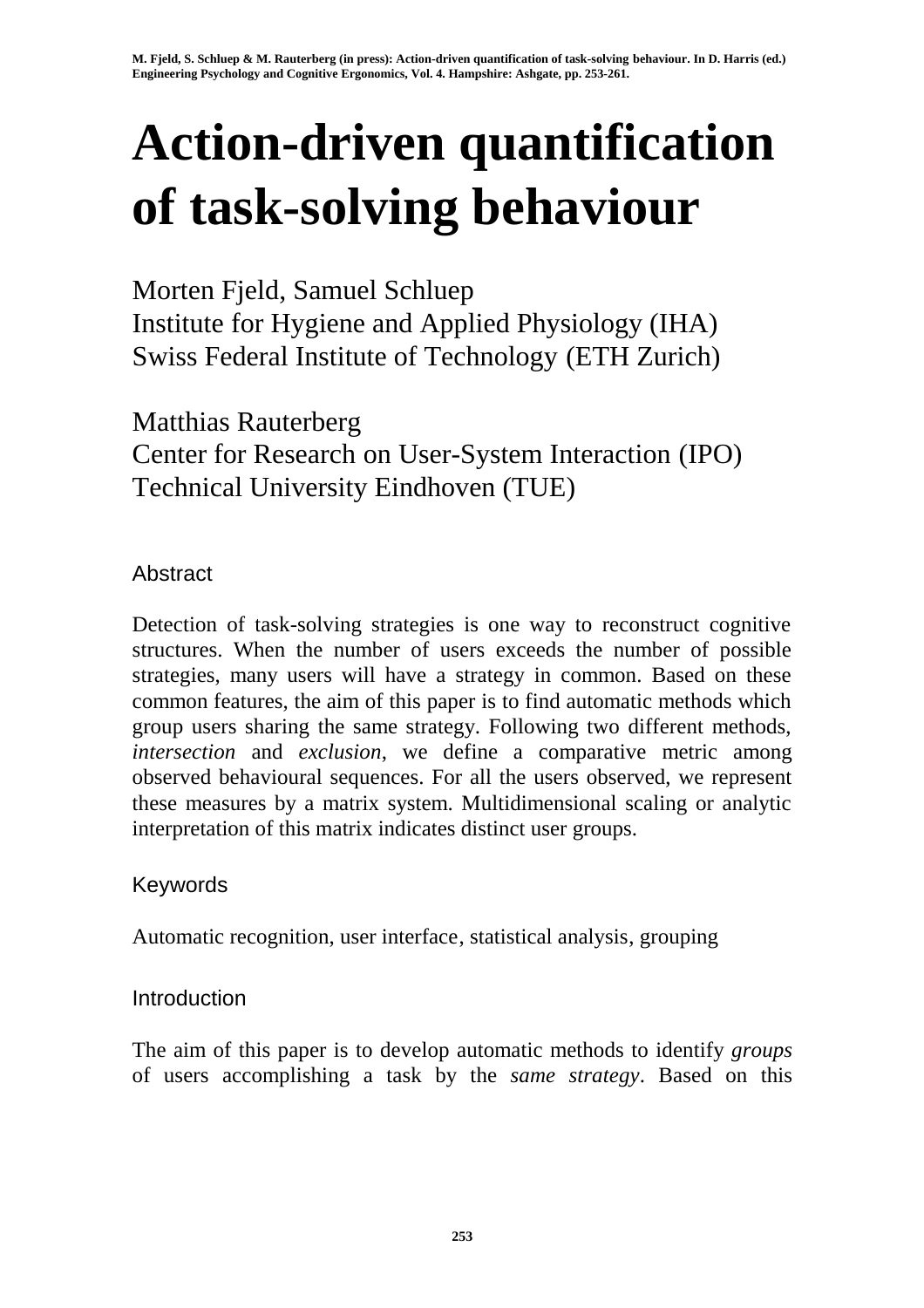information, we assume that cognitive structures representing a strategy can be established. Such structures are of interest to understand how users behave in a newly designed system, and thereby, to give them better support. Also, these structures may help to gain knowledge about how experts behave in highly complex systems.

 It seems to be generally accepted that a problem is a conflictive situation that should be somehow *changed* and *solved*. Solving the problem cannot be restricted to purely linear, deterministic methods. There may be good reasons to try to solve the problem in various ways. In many cases, creative insights may well deeply modify the terms of the problem and offer help to manage it. Hence, tactics and strategies may be more related to *learning* how to use a system or more related to pragmatic *task solving*.

 A *tactic* is defined as 'the technique or science of securing the objectives defined by a strategy. A *strategy* covers long-term planning and thus embeds tactics. ... From a most embracing viewpoint, strategy, as well as tactics, depend on the best possible knowledge of the system' (François, 1997). In our context, a strategy is one, of many, possibly error free, successful task solving behavioural sequences for a system and a task.

 Efficiency of task solving means to what degree it is related to the given task. Inefficient behaviour may contain information about various tactics and how a successful strategy was achieved. Inefficient behaviour can consist of unsuccessful trials, exploring capabilities of the applied tools, repetitions and retries. These can all be components of a learning process, and may give insights to a user's cognitive structure about system and task.

 For an observer, it is hardly possible to single out a successful strategy from inefficient behaviour. One approach may be to study many users solving the same task. Since they all solve the same problem with the same system, it is likely that their common behaviour is what was required to solve the task. If users follow different strategies, a group of users may have one strategy in common, an other group a second one.

 To *quantify* common behaviour, we need a method to relate task solving behaviour of different users. User behaviour can be described by some kind of set, so help can be found in mathematics, offering at least seven kinds of relation: 'empty, universal, reflexive, symmetric, asymmetric, hybrid and transitive' (François, 1997). Two of these (symmetric and asymmetric) give a basis for our methods (intersection and exclusion).

 Our aim is to develop automatic methods purely based on observable task solving behaviour, applicable with simple as well as with complex tasks. Protocol analysis, human perception and verbalisation will only be used to validate the elaborated, automatic methods.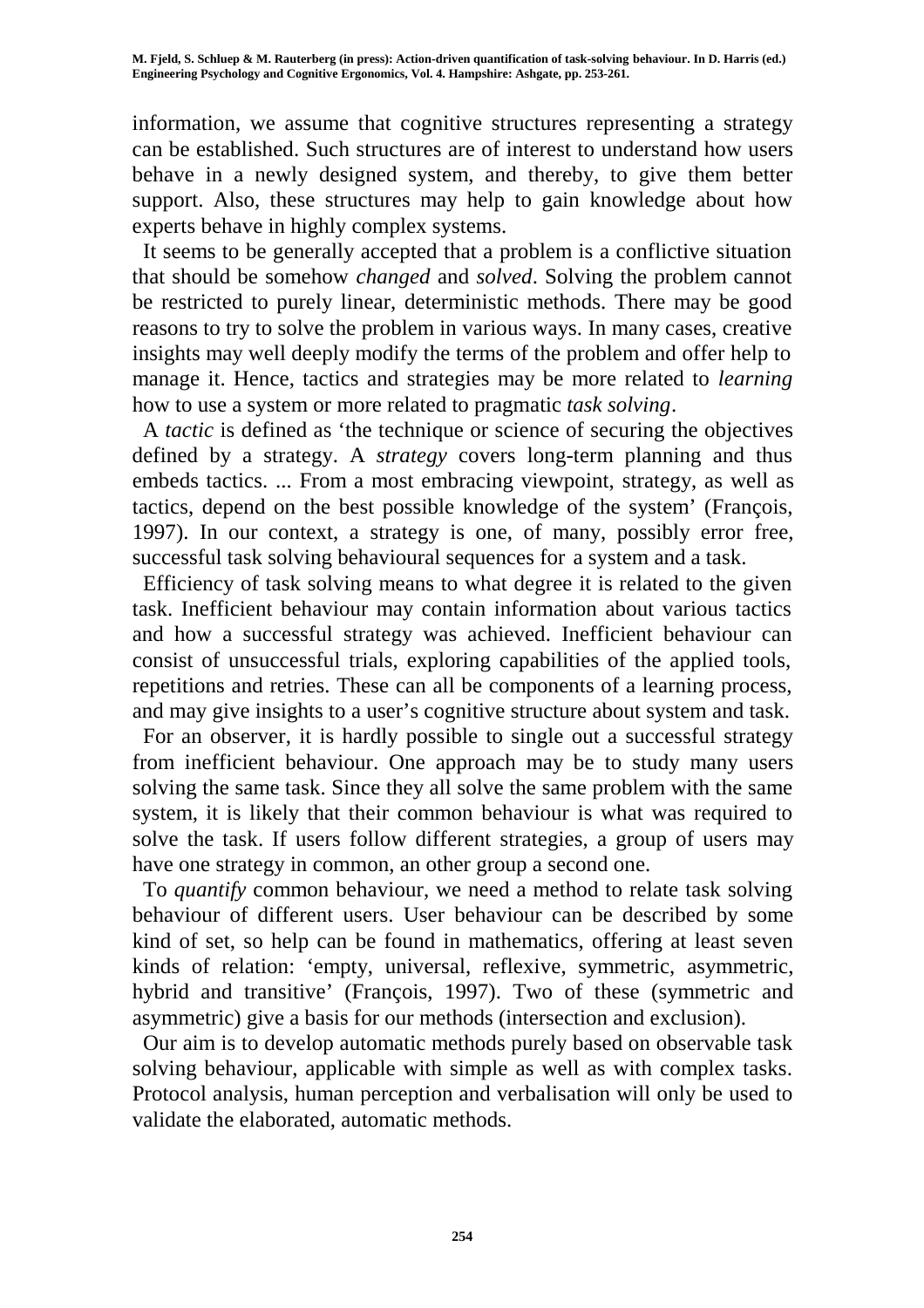#### Task domain and strategies

An empirical investigation was carried out to compare two types of user interfaces (Rauterberg, 1992). Users had to solve different benchmark tasks with a character-based user interface (CUI) and a graphical user interface (GUI) of a relational data base. Their behaviour was logged in files. Here, we use the logfiles of six novice {N1,...,N6} and six expert users {E1,...,E6} solving a task with a CUI. The task was to find out how many data records there are in a database consisting of files A, B and C. The goal was to operate the system, so that the number of records for each of the files was displayed on the screen. Three basically different strategies (S1, S2 and S3) were used to reach this goal (Schluep, Fjeld and Rauterberg, 1998). After the required results were found, task solving activity was finished.

 Although all users succeeded, individual *effort*, measured by the number of keystrokes, was variable, even with the same strategy (Table 1). Since the number of keystrokes necessary is constant for each strategy, this indicates that *inefficient* behaviour varied among users.

| Table 1                                                     |  |
|-------------------------------------------------------------|--|
| Range of the number of keystrokes related to each strategy. |  |

| <b>Strategy</b> | User                                                                                                |    | w<br>$#$ Keystrokes (min.) $#$ Keystrokes (max.) |
|-----------------|-----------------------------------------------------------------------------------------------------|----|--------------------------------------------------|
| S1              | N <sub>1</sub> , N <sub>4</sub> , N <sub>5</sub> , N <sub>6</sub> , E <sub>4</sub> , E <sub>6</sub> |    |                                                  |
| S <sub>2</sub>  | N <sub>2</sub> , N <sub>3</sub> , E <sub>1</sub> , E <sub>2</sub> , E <sub>5</sub>                  | 33 | 167                                              |
| S <sub>3</sub>  | E3                                                                                                  | 73 |                                                  |

 Inefficient behaviour can be described as: i) Correction of mistakes, ii) retries after unsuccessful trials, iii) explorative behaviour to find some hint or trying functions which seem to be promising, iv) navigation, e.g. determining which mode is active or how to get back to the main menu, and v) attempting other strategies, which were abandoned later on.

## Description of task solving behaviour

We define a *state* to be any n-dimensional space containing points representing the state description of a system. 'The totality of all possible states of a system, meaning the totality of different aspects the system can assume *for us* at an instant of *time*, forms a *set* called the *state space* of the system' (Rosen, 1972). 'A *state-transition* is the cross over from one state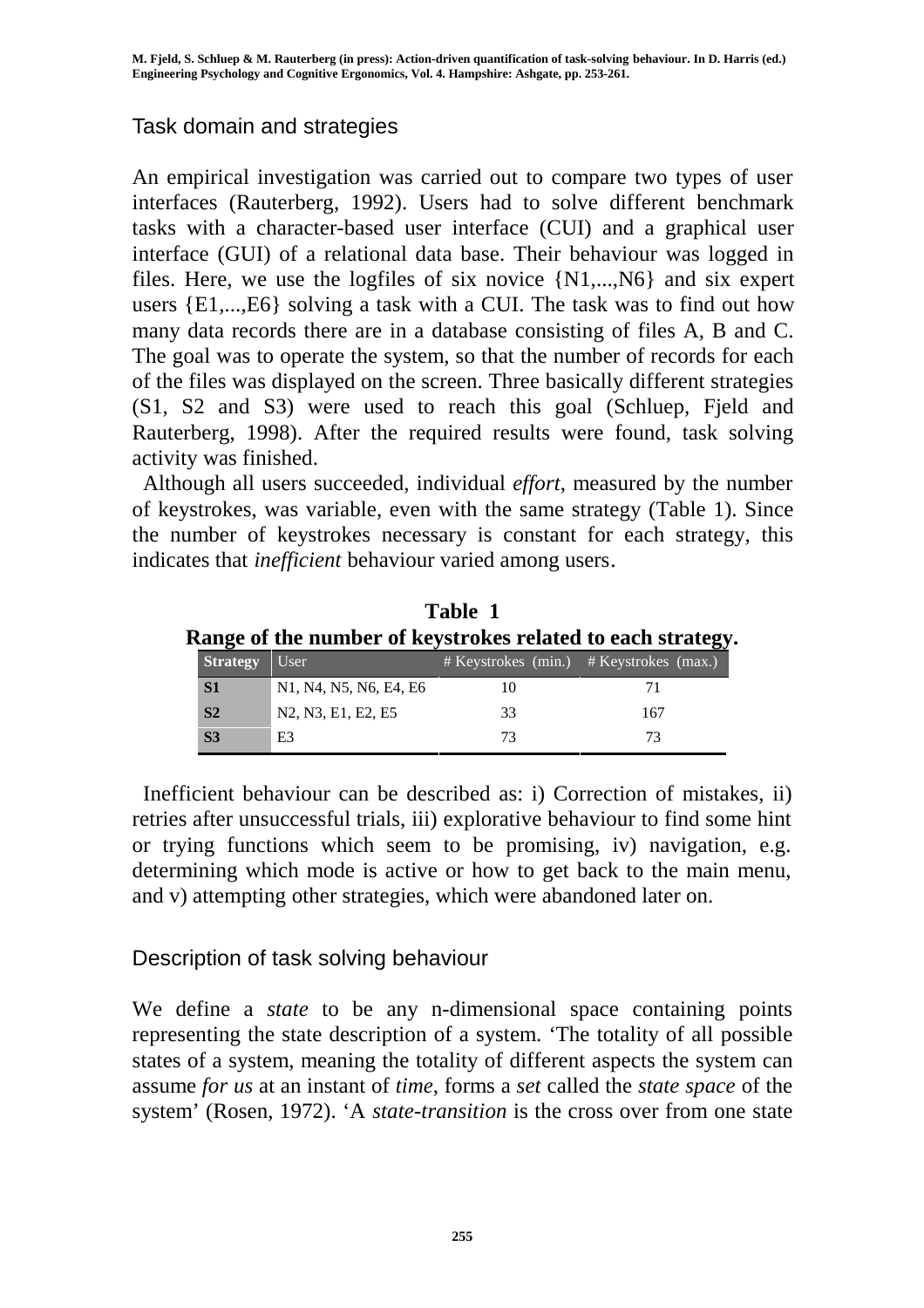to another in a system. This cross-over can be strictly determined, probabilistic as in ergodic systems, or mean a deep change in the nature of the system, as in chaotic dynamics' (François, 1997). A cross-over in a database system is strictly determined.

 A state-transition system is 'defined in terms of a set of overall states based upon a particular mask and a specification of conditions for transitions between these states' (Klir, 1991). The mask is a partial screen through which specific system states are observed. Masks can also be seen as variety reducers.



**Figure 1 Part of state-transition model, as represented by a Petri-net.**

 The relational database program we used, can be modelled as a system with a mask of 154 dialogue states. Transitions symbolise the possible succession (or cross-over) of two states and the action (i.e. *system event* or *user keystroke*) associated with it. Figure 1 shows a fraction of the statetransition model of the program. Oval states represent dialogue states, bars represent transitions. The letter shown with the bars indicates action triggering the transition. The same action (e.g. system event  $M_2$ 22) may trigger different transitions.

 Specifying the preceding state and the action identifies a transition unequivocally. Hence, we expand the *state space* (Rosen, 1972) by *actions*, giving a *state-transition* space. This enables us to represent user behaviour as a sequence of transitions between system states. In the *statetransition* space there is more than one transition possible in each state, so n (n=978) is significantly higher than the number of dialogue states.

 A member of the *state-transition* space, *state-transition-vector* (STV, Formula 1), summarises a subject's task solving behaviour for one task. Each STV element represents the number of activation of a certain transition the user used to solve the task. Since the order of activated transitions is not contained in the STV, the order of user actions is only partly conserved. It is stored implicitly, given by the potential sequences of actions determined by the system dialogue structure.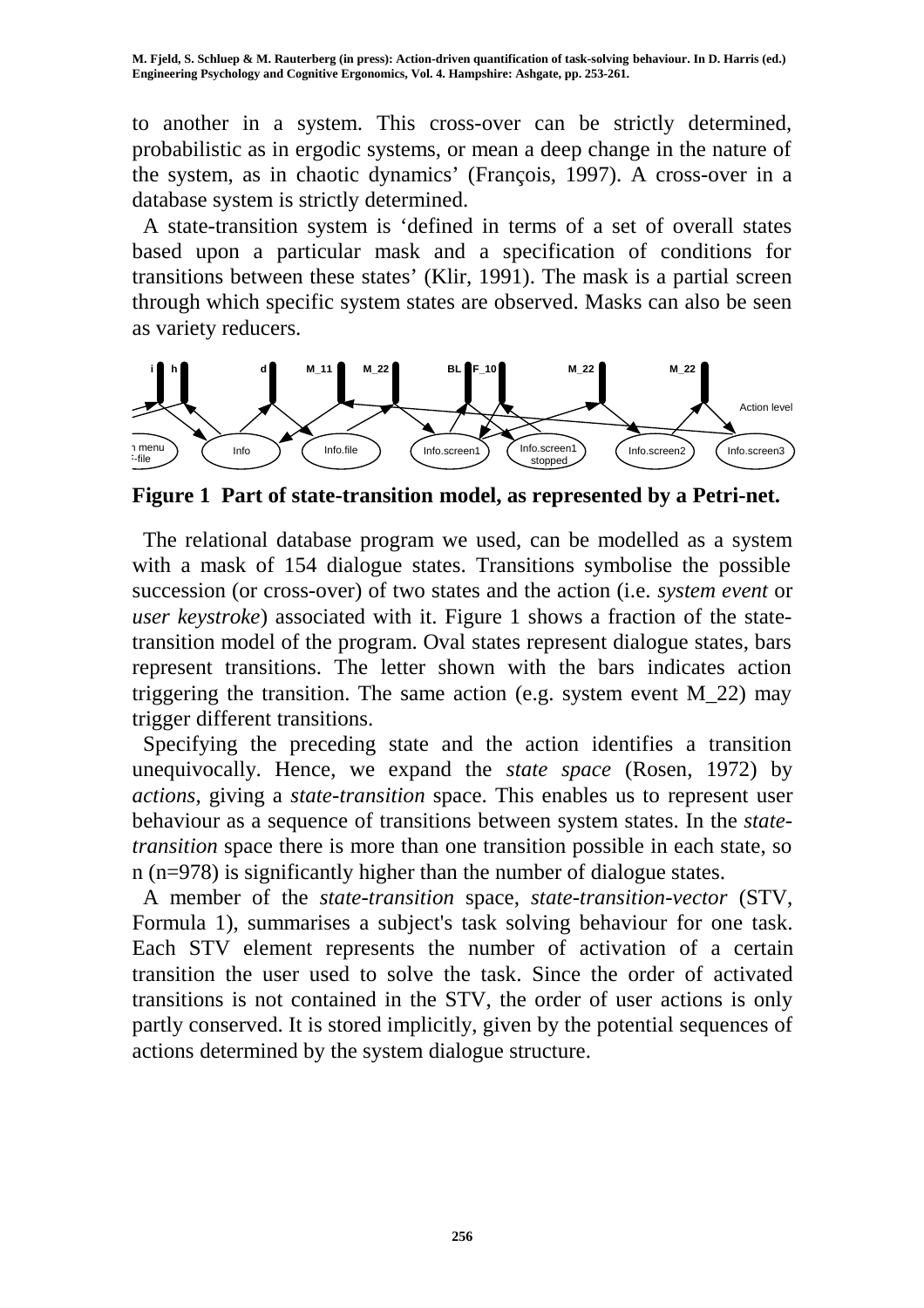**M. Fjeld, S. Schluep & M. Rauterberg (in press): Action-driven quantification of task-solving behaviour. In D. Harris (ed.) Engineering Psychology and Cognitive Ergonomics, Vol. 4. Hampshire: Ashgate, pp. 253-261.**

 $\{e_i^p\}$ 

*<sup>p</sup>* { } **(Formula 1)**

| $e_i^p \in N_0$                    | <b>STV</b> component    |
|------------------------------------|-------------------------|
| $p \in \{N_1, , N_6, E_1, , E_6\}$ | user index              |
| $i = 1, , n$                       | <i>transition index</i> |
| $n = 978$                          | number of transitions   |

## **Methodology**

A classical method to compare task solving, user behaviour is correlation, which is a measure of proximity (Fjeld, Schluep, and Rauterberg, 1998). Analytical methods offer an alternative. Each ellipse in Figure 2 illustrates the set of transitions activated by a user. The intersection area (grey) represents similarity (what do two behavioural sequences have in common), the exclusion areas represent difference between two STVs.



**Figure 2 Intersection and exclusion between user1 and user2.**

 For each method, we elaborate a metric (Table 2). The metric may be symmetrical or asymmetrical (metric applied from user1 to user2 does not give the same as when applied from user2 to user1). Applying a metric between all users gives in a matrix, analysed by a grouping algorithm.

**Table 2**

| The two methods characteristics. See also Formula 1, 2 and 3. |                                               |            |                           |  |  |  |
|---------------------------------------------------------------|-----------------------------------------------|------------|---------------------------|--|--|--|
| Method/quantity of relation Metric formula Metric nature      |                                               |            | <b>Grouping algorithm</b> |  |  |  |
| <b>Intersection</b>                                           | $M_{p,q}^{IS}$ and $M_{p,q}^{BIS}$ Analytical |            | <b>Statistical</b>        |  |  |  |
| <b>Exclusion</b>                                              | $\blacksquare M_{p,\,q}^{E X}$                | Analytical | Analytical                |  |  |  |

*Intersection method* If two users follow the same strategy, the strategy will be within their intersection area. Similar behaviour is measured by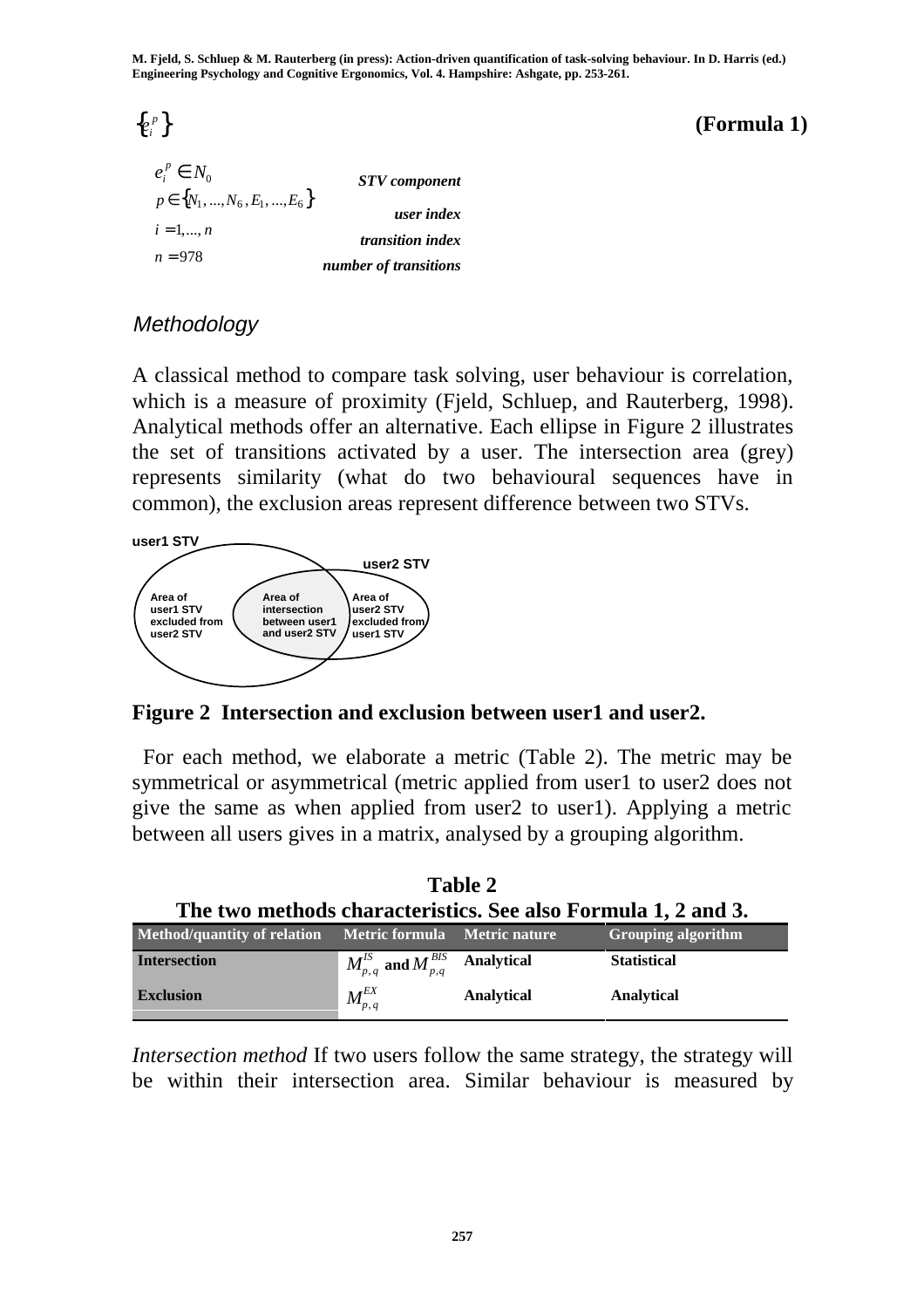summing up the smaller STV element values of the two user STVs, thus considering the activation of transitions common to both users.



**Figure 3 User1 and user2 STVs represented by rectangles.**

User1 and user2 STV can also be seen as sets, represented by rectangles (Figure 3). In both situations, the intersection is the same (grey), but the similarity between STVs are not. This indicates that a normalisation is required. It is possible to divide degree of intersection by the larger (max.), the average (mean) or the smaller (min.) sum of the intersecting areas. We divide by the smaller of the areas, corresponding to the maximum possible intersection. In the state-transition space, this gives Formula 3. The observed values were between 0.078 (low) and 0.929 (high similarity).

$$
M_{p,q}^{IS} = \frac{\sum_{i=1}^{n} \min(e_i^p, e_i^q)}{\min(\sum_{i=1}^{n} e_i^p, \sum_{i=1}^{n} e_i^q)} \qquad p, q \in \{N_1, ..., N_6, E_1, ..., E_6\}, p \neq q \quad \text{user indices} \qquad \textbf{(Formula 2)}
$$

*Grouping algorithm* Interpreting the matrix by multidimensional scaling (MDS, dimensions: 2; r-metric: 1; iteration: 50; convergence: 0.005; regression: monotone), users seem to represent three groups, {N2, N3, E1, E2, E5} and {N1, N4, N5, N6, E4, E6} and {E3} (Figure 4). RSQ = 0.977, so we can explain most of the user data variance.



**Figure 4 Multidimensional scaling of intersection matrix.**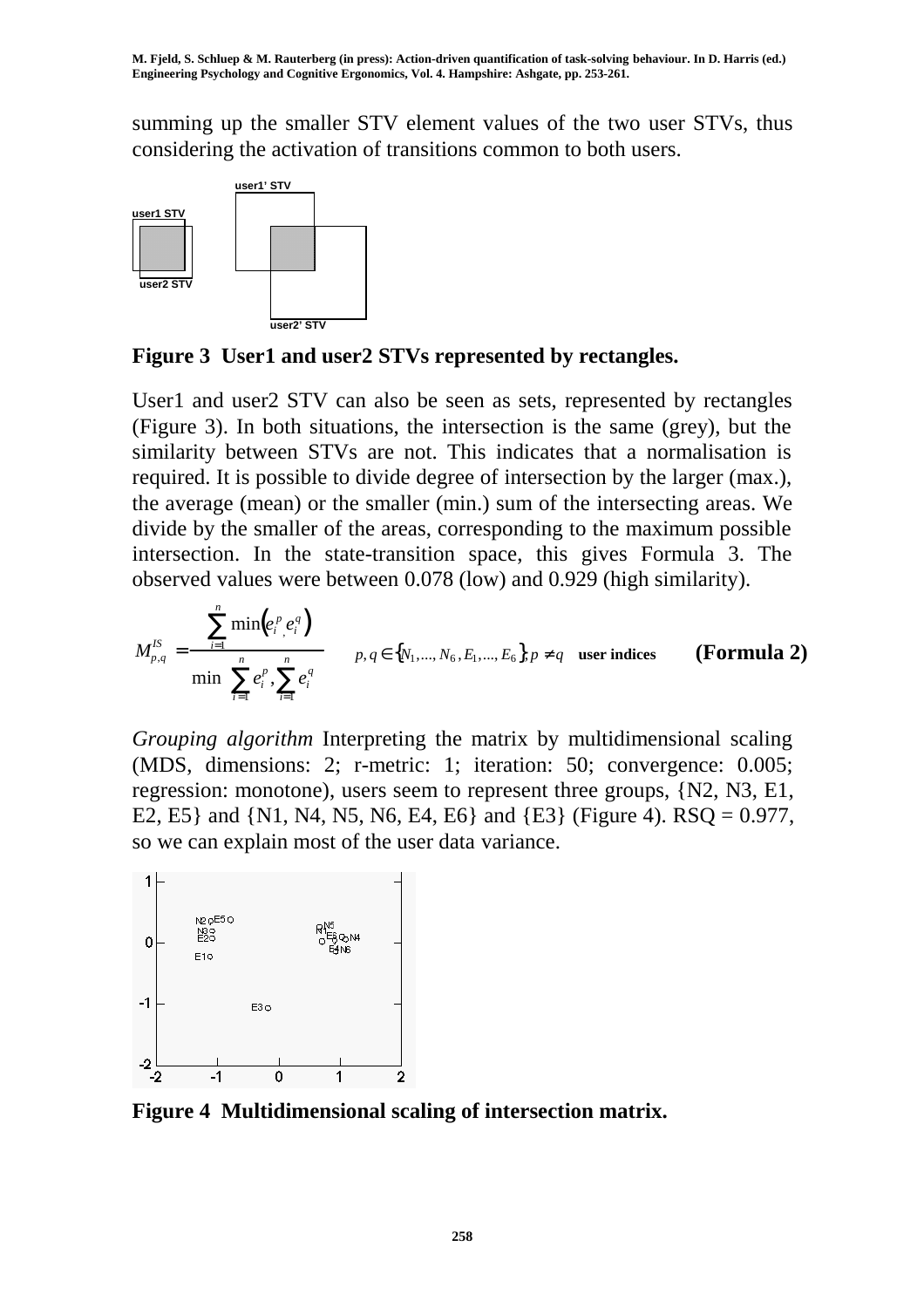*Exclusion method* This method measures how much of one user behaviour is not shared by an other one. It gives an asymmetric matrix of distances between users, calling for another grouping algorithm than MDS. This method measures (Formula 3) how much of one STV (column index in Table 3) is excluded from a second one (row index), giving an mxm (m=12) asymmetric exclusion matrix (Table 4).

$$
M_{p,q}^{EX} = \sum_{i=1}^{n} \left| \min(e_i^p - e_i^q, 0) \right| \quad p, q \in \{N_1, ..., N_6, E_1, ..., E_6\}
$$
 (Formula 3)

**Table 3**

| Numerical representation of the exclusion matrix. |                |                |                |                |                |                |                |                |                |                |                |                |                |
|---------------------------------------------------|----------------|----------------|----------------|----------------|----------------|----------------|----------------|----------------|----------------|----------------|----------------|----------------|----------------|
|                                                   | E <sub>6</sub> | 6              | 43             | 47             | 51             | 70             | 50             | 47             | 35             | 73             | 5              | 171            | $\theta$       |
|                                                   | E <sub>5</sub> | 17             | 15             | 14             | 69             | 48             | 67             | 23             | $\overline{7}$ | 64             | 21             | $\theta$       | 24             |
|                                                   | E4             | 9              | 44             | 47             | 56             | 70             | 55             | 47             | 35             | 73             | $\overline{0}$ | 171            | 8              |
|                                                   | E <sub>3</sub> | 17             | 41             | 41             | 68             | 77             | 62             | 28             | 28             | $\overline{0}$ | 21             | 162            | 24             |
|                                                   | E2             | 17             | 15             | 16             | 68             | 81             | 67             | 19             | $\overline{0}$ | 66             | 21             | 143            | 24             |
|                                                   | E1             | 20             | 16             | 19             | 73             | 85             | 72             | $\overline{0}$ | $\overline{7}$ | 54             | 21             | 147            | 24             |
|                                                   | N <sub>6</sub> | 3              | 41             | 44             | 28             | 48             | $\Omega$       | 47             | 30             | 63             | $\overline{4}$ | 166            | $\overline{2}$ |
|                                                   | N <sub>5</sub> | 3              | 39             | 42             | 41             | $\overline{0}$ | 33             | 45             | 29             | 63             | $\overline{4}$ | 132            | 7              |
|                                                   | N <sub>4</sub> | $\overline{2}$ | 41             | 42             | $\theta$       | 55             | 27             | 47             | 30             | 68             | $\overline{4}$ | 167            | $\overline{2}$ |
|                                                   | N3             | 16             | 11             | $\overline{0}$ | 68             | 82             | 69             | 19             | $\overline{4}$ | 67             | 21             | 138            | 24             |
|                                                   | N <sub>2</sub> | 18             | $\overline{0}$ | 15             | 71             | 83             | 70             | 20             | $\overline{7}$ | 71             | 22             | 143            | 24             |
|                                                   | N1             | $\theta$       | 41             | 43             | 55             | 70             | 55             | 47             | 32             | 70             | 10             | 168            | 10             |
|                                                   |                | N1             | N2             | N3             | N <sub>4</sub> | N <sub>5</sub> | N <sub>6</sub> | E1             | E2             | E <sub>3</sub> | E <sub>4</sub> | E <sub>5</sub> | E <sub>6</sub> |

*Grouping algorithm* Elements of Table 3, except on the diagonal, below a *threshold* (Fjeld, Schluep & Rauterberg, 1998), indicate similarity. These elements give similarity relations (Table 4), so that element *column* 'is part of' element *row*. The first three relations are interrelated, giving one group. Relation four gives one group. E3 is part of no relation. This gives three groups: {N1, N4, N5, N6, E4, E6}, {N2, N3, E1, E2, E5} and {E3}.

**Table 4 These four similarity relations can be derived from Table 3.**

| <b>Relation</b>       | User STVs of each relation         |
|-----------------------|------------------------------------|
| 1                     | N1 is part of N4, N5, N6, E6       |
| $\overline{2}$        | E4 is part of N4, N5, N6, E6       |
| 3                     | E6 is part of N4, N5, N6, E4       |
| $\boldsymbol{\Delta}$ | E2 is part of $N2$ , $N3$ , E1, E5 |